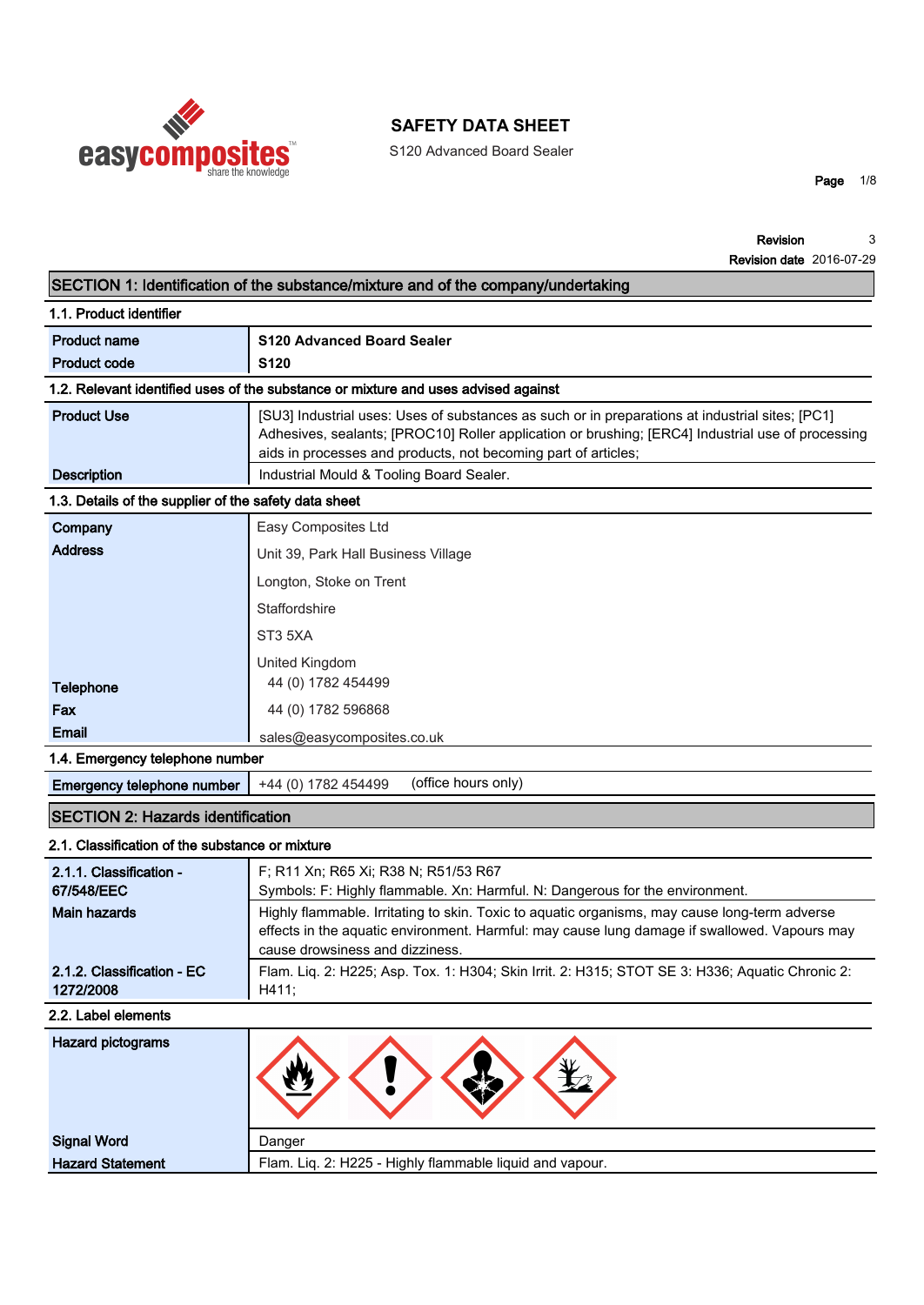S120 Advanced Board Sealer

| 2.2. Label elements                                      |              |          |                                          |                                                                                              |                    |                     |           |
|----------------------------------------------------------|--------------|----------|------------------------------------------|----------------------------------------------------------------------------------------------|--------------------|---------------------|-----------|
| <b>Precautionary Statement:</b>                          |              |          |                                          | P210 - Keep away from heat, hot surfaces, sparks, open flames and other ignition sources. No |                    |                     |           |
| <b>Prevention</b>                                        | smoking.     |          |                                          |                                                                                              |                    |                     |           |
|                                                          |              |          |                                          | P243 - Take precautionary measures against static discharge.                                 |                    |                     |           |
|                                                          |              |          |                                          | P260 - Do not breathe dust/fume/gas/mist/vapours/spray.                                      |                    |                     |           |
|                                                          |              |          |                                          | P271 - Use only outdoors or in a well-ventilated area.                                       |                    |                     |           |
|                                                          |              |          | P273 - Avoid release to the environment. |                                                                                              |                    |                     |           |
|                                                          |              |          |                                          | P280 - Wear protective gloves/protective clothing/eye protection/face protection.            |                    |                     |           |
| <b>Precautionary Statement:</b><br>Storage               |              |          |                                          | P403+P233 - Store in a well-ventilated place. Keep container tightly closed.                 |                    |                     |           |
| <b>Precautionary Statement:</b><br><b>Disposal</b>       |              |          |                                          | P501 - Dispose of contents/container to hazardous waste                                      |                    |                     |           |
| <b>SECTION 3: Composition/information on ingredients</b> |              |          |                                          |                                                                                              |                    |                     |           |
| 3.1. Substances                                          |              |          |                                          |                                                                                              |                    |                     |           |
| 67/548/EEC / 1999/45/EC                                  |              |          |                                          |                                                                                              |                    |                     |           |
| <b>Chemical Name</b>                                     | Index No.    | CAS No.  | EC No.                                   | <b>REACH Registration</b><br><b>Number</b>                                                   | Conc.<br>$(\%w/w)$ | Classification      | M-factor. |
| Di-isobutyl ketone<br>(2.6-Dimethylheptan-4-one)         | 606-005-00-X | 108-83-8 | 203-620-1                                | 01-2119474441-41                                                                             |                    | 1 - 10% R10 Xi; R37 |           |

# **SECTION 3: Composition/information on ingredients**

## **3.1. Substances**

## **67/548/EEC / 1999/45/EC**

| <b>Precautionary Statement:</b><br><b>Disposal</b>       |              |            |           | P501 - Dispose of contents/container to hazardous waste |                       |                                                                         |           |
|----------------------------------------------------------|--------------|------------|-----------|---------------------------------------------------------|-----------------------|-------------------------------------------------------------------------|-----------|
| <b>SECTION 3: Composition/information on ingredients</b> |              |            |           |                                                         |                       |                                                                         |           |
| 3.1. Substances                                          |              |            |           |                                                         |                       |                                                                         |           |
| 67/548/EEC / 1999/45/EC                                  |              |            |           |                                                         |                       |                                                                         |           |
| <b>Chemical Name</b>                                     | Index No.    | CAS No.    | EC No.    | <b>REACH Registration</b><br><b>Number</b>              | Conc.<br>$(\%w/w)$    | <b>Classification</b>                                                   | M-factor. |
| Di-isobutyl ketone<br>(2,6-Dimethylheptan-4-one)         | 606-005-00-X | 108-83-8   | 203-620-1 | 01-2119474441-41                                        |                       | 1 - 10% R10 Xi; R37                                                     |           |
| Hydrocarbons, C7-C9, isoalkanes                          |              |            | 921-728-3 | 01-2119471305-42                                        |                       | 60 - 70% F; R11 Xn; R65 Xi; R38 N;<br>R51/53 R67                        |           |
| 4,6-Dimethyl-2-heptonone                                 |              | 19549-80-5 | 243-148-3 |                                                         | $1 - 10%$             |                                                                         |           |
| Hydrocarbons, C10-C12,<br>Isoalkanes, <2% aromatics      |              |            | 923-037-2 | 01-2119471991-29                                        |                       | 1 - 10% Xn; R65 R10-53-66                                               |           |
| EC 1272/2008                                             |              |            |           |                                                         |                       |                                                                         |           |
| <b>Chemical Name</b>                                     | Index No.    | CAS No.    | EC No.    | <b>REACH Registration</b><br><b>Number</b>              | Conc.<br>$($ %w/w $)$ | <b>Classification</b>                                                   | M-factor. |
| Di-isobutyl ketone<br>(2,6-Dimethylheptan-4-one)         | 606-005-00-X | 108-83-8   | 203-620-1 | 01-2119474441-41                                        |                       | 1 - 10% Flam. Lig. 3: H226; STOT SE<br>3: H335:                         |           |
| Hydrocarbons, C7-C9, isoalkanes                          |              |            | 921-728-3 | 01-2119471305-42                                        |                       | 60 - 70% Flam. Lig. 2: H225; Asp. Tox.<br>1: H304: Skin Irrit. 2: H315: |           |

### **EC 1272/2008**

| 4,6-Dimethyl-2-heptonone                            |              | 19549-80-5 | 243-148-3 |                                            | $1 - 10%$          | R51/53 R67                                                                                                              |           |
|-----------------------------------------------------|--------------|------------|-----------|--------------------------------------------|--------------------|-------------------------------------------------------------------------------------------------------------------------|-----------|
| Hydrocarbons, C10-C12,<br>Isoalkanes, <2% aromatics |              |            | 923-037-2 | 01-2119471991-29                           |                    | 1 - 10% Xn; R65 R10-53-66                                                                                               |           |
| EC 1272/2008                                        |              |            |           |                                            |                    |                                                                                                                         |           |
| <b>Chemical Name</b>                                | Index No.    | CAS No.    | EC No.    | <b>REACH Registration</b><br><b>Number</b> | Conc.<br>$(\%w/w)$ | Classification                                                                                                          | M-factor. |
| Di-isobutyl ketone<br>(2,6-Dimethylheptan-4-one)    | 606-005-00-X | 108-83-8   | 203-620-1 | 01-2119474441-41                           |                    | 1 - 10% Flam. Lig. 3: H226; STOT SE<br>3: H335:                                                                         |           |
| Hydrocarbons, C7-C9, isoalkanes                     |              |            | 921-728-3 | 01-2119471305-42                           |                    | 60 - 70% Flam. Lig. 2: H225; Asp. Tox.<br>1: H304; Skin Irrit. 2: H315;<br>STOT SE 3: H336; Aquatic<br>Chronic 2: H411; |           |
| 4,6-Dimethyl-2-heptonone                            |              | 19549-80-5 | 243-148-3 |                                            | $1 - 10%$          |                                                                                                                         |           |
| Hydrocarbons, C10-C12,<br>Isoalkanes, <2% aromatics |              |            | 923-037-2 | 01-2119471991-29                           |                    | 1 - 10% EUH066; Flam. Liq. 3: H226;<br>Asp. Tox. 1: H304; Aquatic<br>Chronic 2: H411;                                   |           |

## **Further information**

|--|

## **SECTION 4: First aid measures**

| 4.1. Description of first aid measures |                                                                                   |  |  |  |
|----------------------------------------|-----------------------------------------------------------------------------------|--|--|--|
| Inhalation                             | Move the exposed person to fresh air.                                             |  |  |  |
| Eye contact                            | Rinse immediately with plenty of water for 15 minutes holding the eyelids open.   |  |  |  |
| <b>Skin contact</b>                    | Wash off immediately with plenty of soap and water. Remove contaminated clothing. |  |  |  |
| Ingestion                              | DO NOT INDUCE VOMITING.                                                           |  |  |  |
|                                        | 4.2. Most important symptoms and effects, both acute and delayed                  |  |  |  |
| Inhalation                             | Vapours may cause drowsiness and dizziness.                                       |  |  |  |
| Eye contact                            | May cause irritation to eyes.                                                     |  |  |  |
| <b>Skin contact</b>                    | Irritating to skin.                                                               |  |  |  |
| Ingestion                              | Harmful: may cause lung damage if swallowed.                                      |  |  |  |
|                                        |                                                                                   |  |  |  |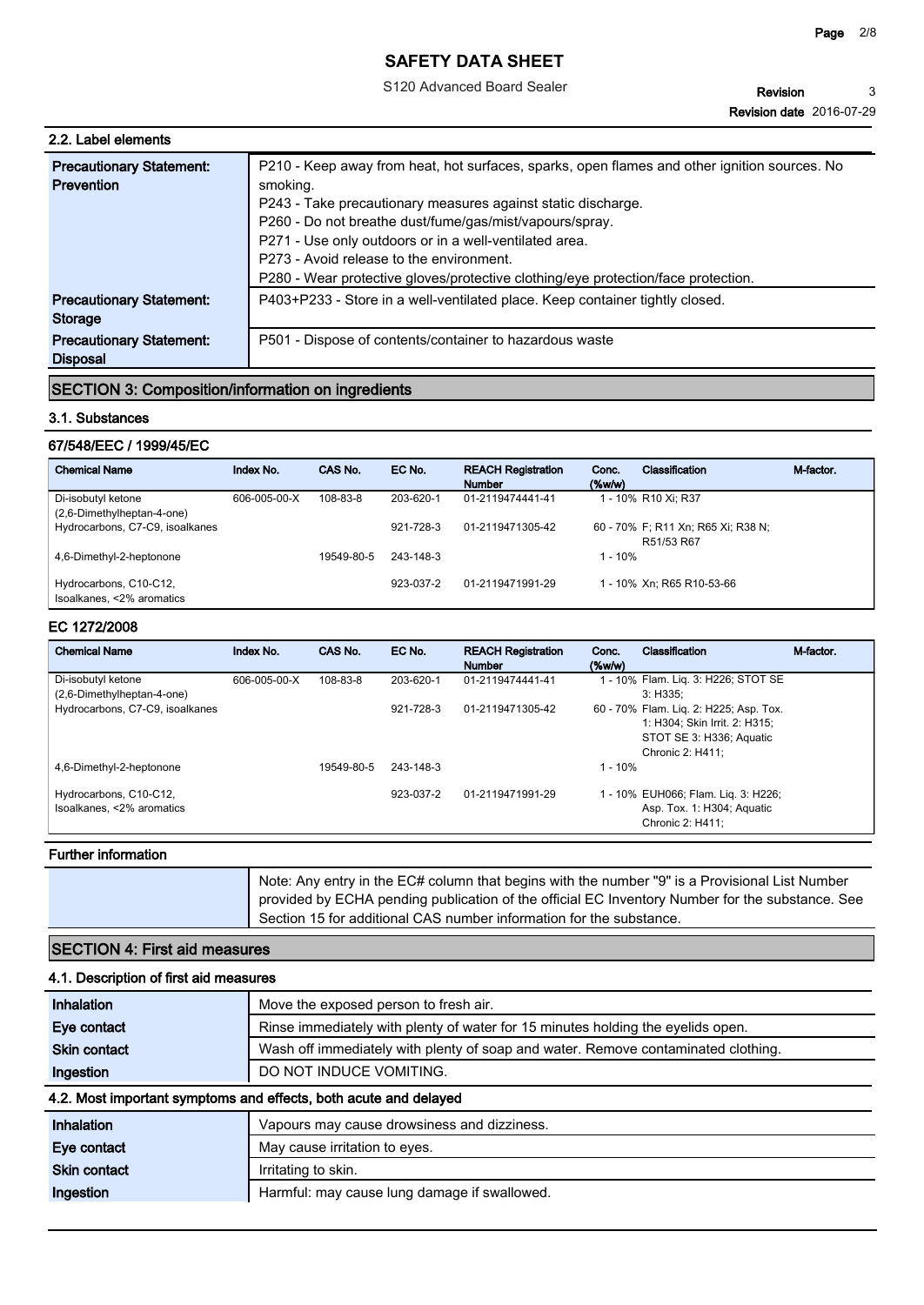S120 Advanced Board Sealer

**Revision Revision date 2016-07-29 3**

|                                                                   | 4.3. Indication of any immediate medical attention and special treatment needed                                                                                                                                                               |
|-------------------------------------------------------------------|-----------------------------------------------------------------------------------------------------------------------------------------------------------------------------------------------------------------------------------------------|
| Inhalation                                                        | If medical advice is needed, have product container or label at hand.                                                                                                                                                                         |
| Eye contact                                                       | Seek medical attention if irritation or symptoms persist.                                                                                                                                                                                     |
| <b>Skin contact</b>                                               | Seek medical attention if irritation or symptoms persist.                                                                                                                                                                                     |
| Ingestion                                                         | Immediate medical attention is required.                                                                                                                                                                                                      |
| <b>General information</b>                                        |                                                                                                                                                                                                                                               |
|                                                                   | After absorbing large amounts of substance: Liberation of reaction products (Methanol) can lead to<br>symptoms of poisoning. Possible signs of poisoning:. daze, dizziness, nausea, colicky abdominal<br>pain, respiratory disturbance.       |
| Further information                                               |                                                                                                                                                                                                                                               |
|                                                                   | If you feel unwell, seek medical advice (show the label where possible).                                                                                                                                                                      |
| <b>SECTION 5: Firefighting measures</b>                           |                                                                                                                                                                                                                                               |
| 5.1. Extinguishing media                                          |                                                                                                                                                                                                                                               |
|                                                                   | Use as appropriate: Foam, Carbon dioxide (CO2), Dry chemical. Do NOT use water jet.                                                                                                                                                           |
| 5.2. Special hazards arising from the substance or mixture        |                                                                                                                                                                                                                                               |
|                                                                   | Burning produces irritating, toxic and obnoxious fumes. Risk of explosion by shock, friction, fire or<br>other sources of ignition.                                                                                                           |
| 5.3. Advice for firefighters                                      |                                                                                                                                                                                                                                               |
|                                                                   | Self-contained breathing apparatus. Wear protective gloves/protective clothing/eye protection/face<br>protection. Highly flammable liquid and vapour. Vapour may travel considerable distance to source<br>of ignition and flash back.        |
| <b>Further information</b>                                        |                                                                                                                                                                                                                                               |
|                                                                   | See section 8 for further information.                                                                                                                                                                                                        |
| <b>SECTION 6: Accidental release measures</b>                     |                                                                                                                                                                                                                                               |
|                                                                   | 6.1. Personal precautions, protective equipment and emergency procedures                                                                                                                                                                      |
|                                                                   | Ensure adequate ventilation of the working area. Eliminate all sources of ignition. Evacuate<br>personnel to a safe area. Wear suitable protective clothing.                                                                                  |
| 6.2. Environmental precautions                                    |                                                                                                                                                                                                                                               |
|                                                                   | Do not allow product to enter drains. Prevent further spillage if safe.                                                                                                                                                                       |
| 6.3. Methods and material for containment and cleaning up         |                                                                                                                                                                                                                                               |
|                                                                   | Use explosion proof equipment. Absorb with inert, absorbent material. Transfer to suitable, labelled<br>containers for disposal. Clean spillage area thoroughly with plenty of water. Do not allow runoff<br>water to enter sewers or drains. |
| 6.4. Reference to other sections                                  |                                                                                                                                                                                                                                               |
|                                                                   | See section 8 & 13 for further information.                                                                                                                                                                                                   |
| <b>SECTION 7: Handling and storage</b>                            |                                                                                                                                                                                                                                               |
|                                                                   |                                                                                                                                                                                                                                               |
| 7.1. Precautions for safe handling                                |                                                                                                                                                                                                                                               |
|                                                                   | Avoid contact with eyes and skin. Ensure adequate ventilation of the working area. Use explosion<br>proof equipment. Keep away from sources of ignition - No smoking.                                                                         |
| 7.2. Conditions for safe storage, including any incompatibilities |                                                                                                                                                                                                                                               |
|                                                                   | Keep in a cool, dry, well ventilated area. Keep containers tightly closed. Store in correctly labelled<br>containers. Avoid contact with: Moisture.                                                                                           |
| Suitable packaging                                                | Store in original container.                                                                                                                                                                                                                  |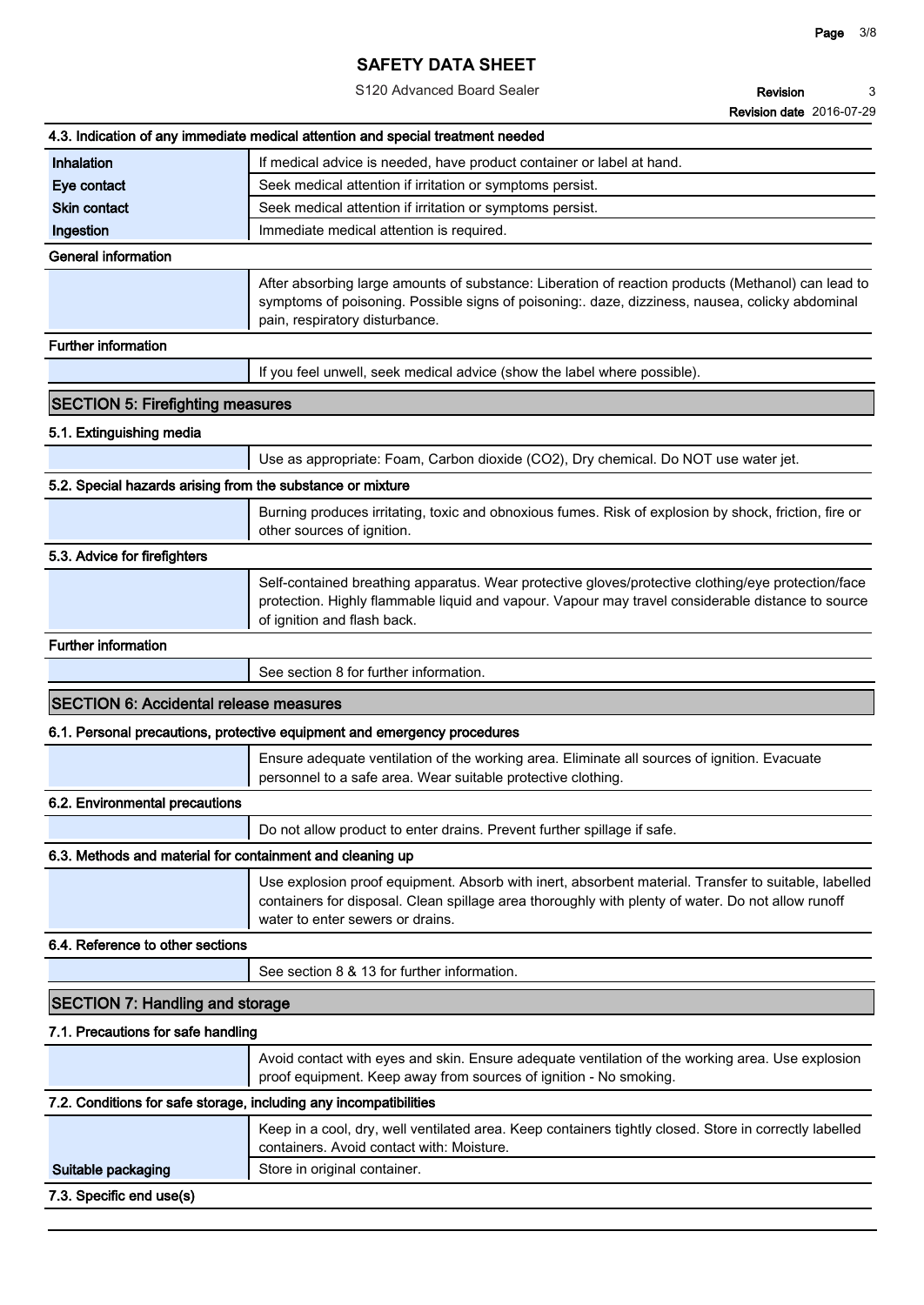### **Page 4/8**

# **SAFETY DATA SHEET**

S120 Advanced Board Sealer

## **7.3. Specific end use(s)**

**Industrial Mould & Tooling Board Sealer.**

## **Further information**

**When in use the product will liberate Methanol.**

# **SECTION 8: Exposure controls/personal protection**

## **8.1. Control parameters**

## **8.1.1. Exposure Limit Values**

| Di-isobutyl ketone<br>(2,6-Dimethylheptan-4-one)    | WEL 8-hr limit ppm: 25       | WEL 8-hr limit mg/m3: 148         |
|-----------------------------------------------------|------------------------------|-----------------------------------|
|                                                     | WEL 15 min limit ppm: -      | WEL 15 min limit mg/m3: -         |
|                                                     | WEL 8-hr limit mg/m3 total - | WEL 15 min limit mg/m3 total -    |
|                                                     | inhalable dust:              | inhalable dust:                   |
|                                                     | WEL 8-hr limit mg/m3 total - | WEL 15 min limit mg/m3 total -    |
|                                                     | respirable dust:             | respirable dust:                  |
| Hydrocarbons, C10-C12,<br>Isoalkanes, <2% aromatics | WEL 8-hr limit ppm: 196      | <b>WEL 8-hr limit mg/m3: 1200</b> |
|                                                     | WEL 15 min limit ppm:        | WEL 15 min limit mg/m3:           |
|                                                     | WEL 8-hr limit mg/m3 total - | WEL 15 min limit mg/m3 total -    |
|                                                     | inhalable dust:              | inhalable dust:                   |
|                                                     | WEL 8-hr limit mg/m3 total - | WEL 15 min limit mg/m3 total -    |
|                                                     | respirable dust:             | respirable dust:                  |
| Hydrocarbons, C7-C9,<br><b>isoalkanes</b>           | WEL 8-hr limit ppm: 241      | WEL 8-hr limit mg/m3: 1200        |
|                                                     | WEL 15 min limit ppm:        | WEL 15 min limit mg/m3:           |
|                                                     | WEL 8-hr limit mg/m3 total - | WEL 15 min limit mg/m3 total -    |
|                                                     | inhalable dust:              | inhalable dust:                   |
|                                                     | WEL 8-hr limit mg/m3 total - | WEL 15 min limit mg/m3 total -    |
|                                                     | respirable dust:             | respirable dust:                  |

### **8.2. Exposure controls**

| 8.2.1. Appropriate engineering<br>controls         | Ensure adequate ventilation of the working area. In case of insufficient ventilation, wear suitable<br>respiratory equipment.                                |
|----------------------------------------------------|--------------------------------------------------------------------------------------------------------------------------------------------------------------|
| 8.2.2. Individual protection<br>measures           | Adopt best Manual Handling considerations when handling, carrying and dispensing. Wear<br>chemical protective clothing. Suitable foot protection e.g. boots. |
| Eye / face protection                              | safety glasses with side-shields.                                                                                                                            |
| Skin protection -<br>Handprotection                | Chemical resistant gloves (PVC).                                                                                                                             |
| <b>Skin protection - Other</b>                     | Wash hands after handling the product.                                                                                                                       |
| <b>Respiratory protection</b>                      | In case of insufficient ventilation, wear suitable respiratory equipment. Suitable half mask respirator<br>with filter P3 (EN 141A1/A2).                     |
| 8.2.3. Environmental exposure<br>controls          | Do not empty into drains; dispose of this material and its container in a safe way.                                                                          |
| Occupational exposure<br>controls                  | Do not breathe dust or vapour. Wash all contaminated clothing before reuse. Wash hands after<br>handling the product.                                        |
| <b>SECTION 9: Physical and chemical properties</b> |                                                                                                                                                              |

**9.1. Information on basic physical and chemical properties**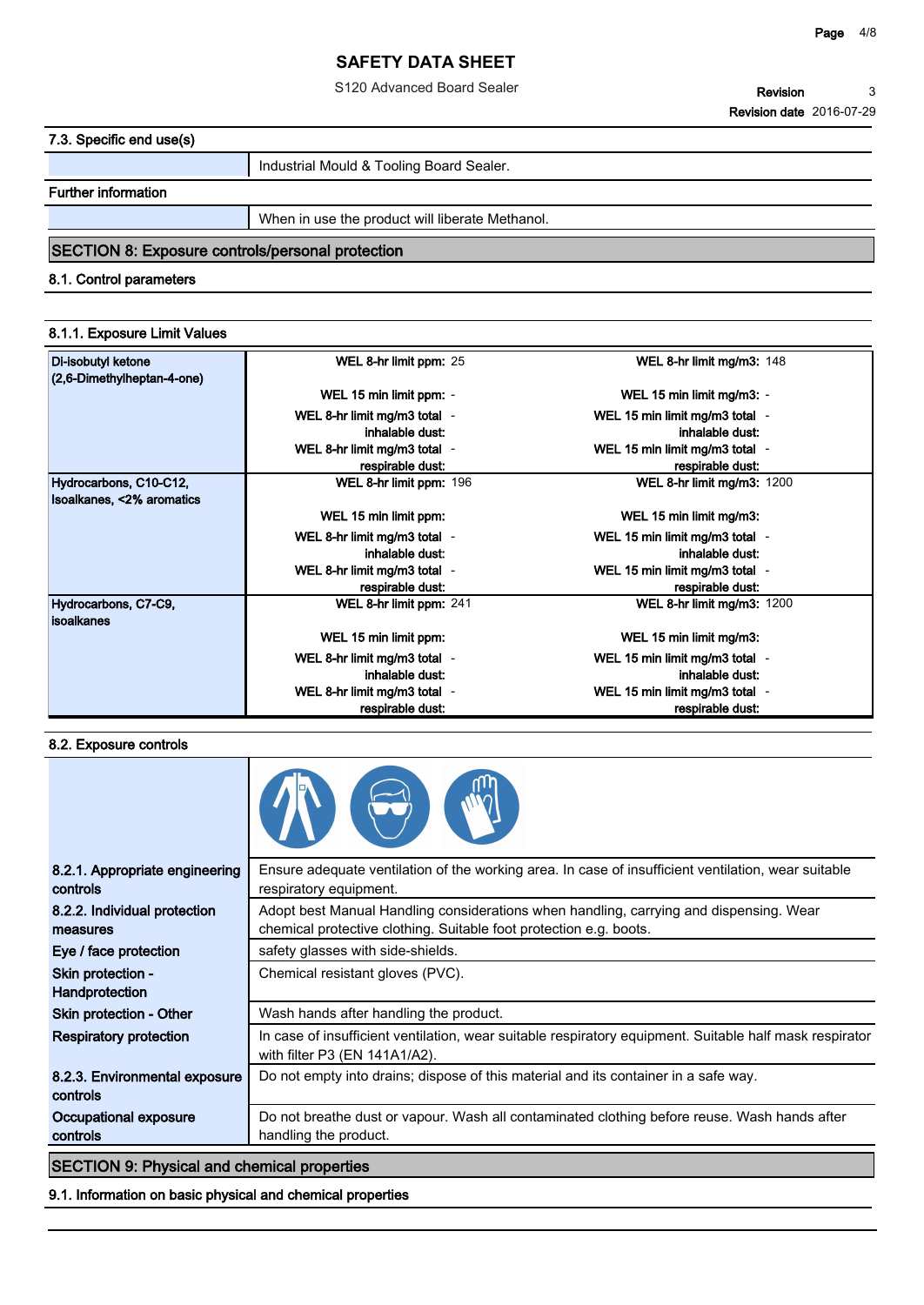### **Page 5/8**

# **SAFETY DATA SHEET**

S120 Advanced Board Sealer

**Revision Revision date 2016-07-29 3**

## **9.1. Information on basic physical and chemical properties**

| Appearance   Liquid                                   |                                       |
|-------------------------------------------------------|---------------------------------------|
|                                                       | <b>Colour</b> Clear/Colourless        |
|                                                       | <b>Odour</b> Characteristic           |
|                                                       | Odour threshold   No data available   |
|                                                       | pH No data available                  |
| Initial boiling point   90 - 150 °C                   |                                       |
| <b>Flash point</b> $\leq 10^{\circ}$ C                |                                       |
| Evaporation rate $\vert$ 1.6                          |                                       |
| Flammability (solid, gas)   No data available         |                                       |
| Upper Explosive Limit 6.3 %                           |                                       |
| Lower Explosive Limit $\sim 0.7 \%$                   |                                       |
| Vapour pressure $\geq 10$ mmHg                        |                                       |
| Vapour density $\vert$ > 1 at 101kPa                  |                                       |
| <b>Partition coefficient</b> No data available        |                                       |
| Autoignition temperature $\blacktriangleright$ 200 °C |                                       |
|                                                       | Viscosity   No data available         |
| <b>Explosive properties</b> None                      |                                       |
| Oxidising properties   None                           |                                       |
|                                                       | <b>Solubility</b> Immiscible in water |
|                                                       |                                       |

## **9.2. Other information**

| <b>Specific gravity</b> $0.793$ g/cm <sup>3</sup>                                                                                                                                                                               |  |  |
|---------------------------------------------------------------------------------------------------------------------------------------------------------------------------------------------------------------------------------|--|--|
| <b>VOC (Volatile organic <math> 673 g/l</math><br/>compounds)</b>                                                                                                                                                               |  |  |
|                                                                                                                                                                                                                                 |  |  |
| $CCTOTON140:$ $C15$ $E1:$ $C2:$ $C3:$ $C4:$ $C5:$ $C5:$ $C5:$ $C5:$ $C5:$ $C5:$ $C5:$ $C5:$ $C5:$ $C5:$ $C5:$ $C5:$ $C5:$ $C5:$ $C5:$ $C5:$ $C5:$ $C5:$ $C5:$ $C5:$ $C5:$ $C5:$ $C5:$ $C5:$ $C5:$ $C5:$ $C5:$ $C5:$ $C5:$ $C5:$ |  |  |

# **SECTION 10: Stability and reactivity**

## **10.1. Reactivity**

|                                              | See section below for further information.             |  |  |  |
|----------------------------------------------|--------------------------------------------------------|--|--|--|
| 10.2. Chemical stability                     |                                                        |  |  |  |
|                                              | Stable under normal conditions.                        |  |  |  |
| 10.3. Possibility of hazardous reactions     |                                                        |  |  |  |
|                                              | Will not polymerize.                                   |  |  |  |
| 10.4. Conditions to avoid                    |                                                        |  |  |  |
|                                              | Avoid sparks, flames, heat and sources of ignition.    |  |  |  |
| 10.5. Incompatible materials                 |                                                        |  |  |  |
|                                              | Strong oxidising agents. Avoid contact with: Moisture. |  |  |  |
| 10.6. Hazardous decomposition products       |                                                        |  |  |  |
|                                              | Methanol in case of hydrolysis.                        |  |  |  |
| <b>SECTION 11: Toxicological information</b> |                                                        |  |  |  |

# **11.1. Information on toxicological effects**

| Skin corrosion/irritation            | Prolonged or repeated exposure may cause: Irritant, moderate skin. |
|--------------------------------------|--------------------------------------------------------------------|
| Serious eye damage/irritation        | May cause irritation to eyes.                                      |
| Respiratory or skin<br>sensitisation | No sensitizaton effects reported.                                  |
| Germ cell mutagenicity               | No mutagenic effects reported.                                     |
| Carcinogenicity                      | No carcinogenic effects reported.                                  |
| Reproductive toxicity                | No teratogenic effects reported.                                   |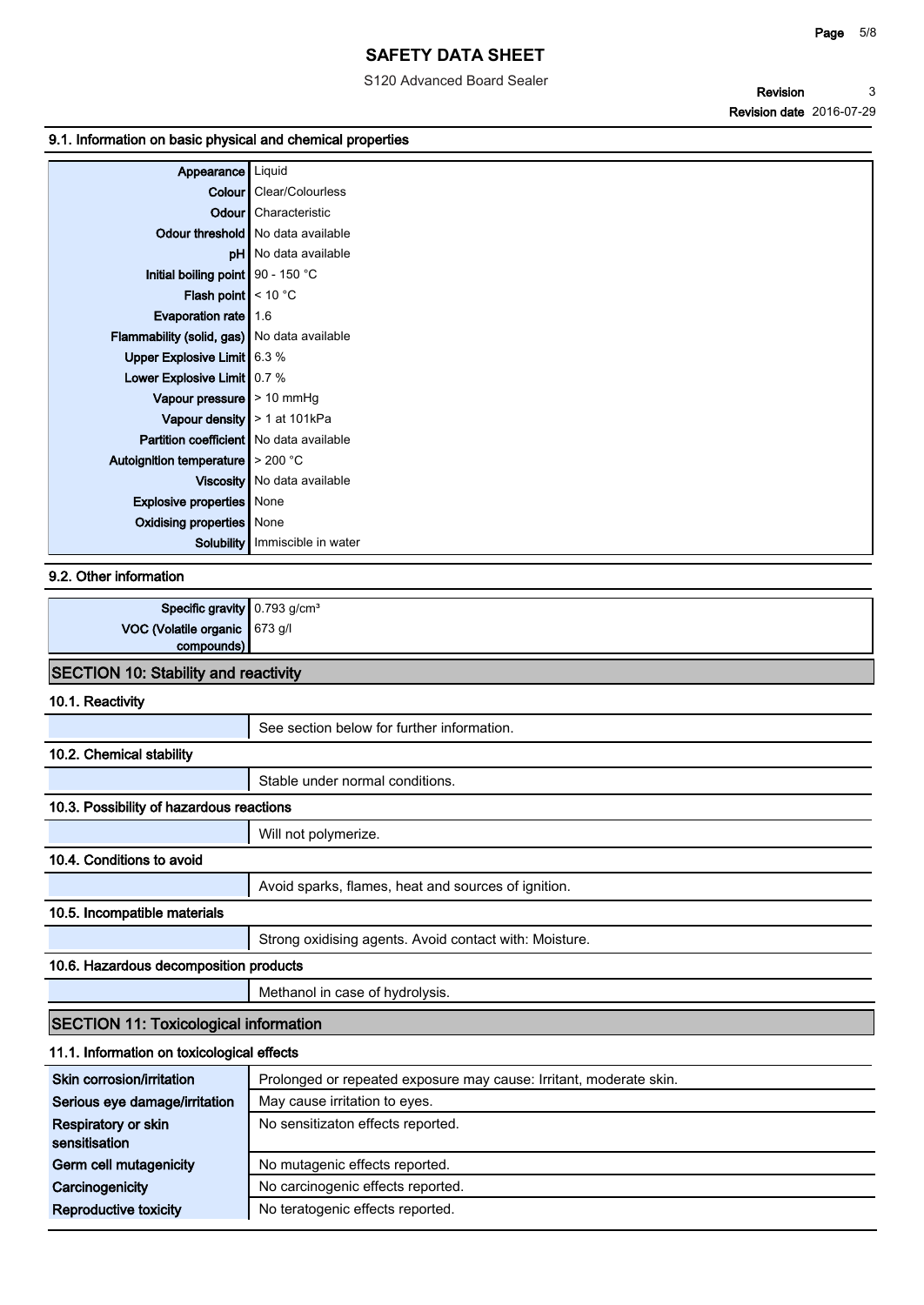S120 Advanced Board Sealer

**Revision Revision date 2016-07-29 3**

### **11.1. Information on toxicological effects**

| STOT-single exposure     | May cause drowsiness or dizziness.                                        |  |
|--------------------------|---------------------------------------------------------------------------|--|
| STOT-repeated exposure   | Not expected to cause organ damage from prolonged or repeated exposure.   |  |
| <b>Aspiration hazard</b> | May be fatal if swallowed and enters airways.                             |  |
| Repeated or prolonged    | Prolonged or repeated exposure may cause: Skin irritation and dermatitis. |  |
| exposure                 |                                                                           |  |

### **11.1.4. Toxicological Information**

| Hydrocarbons, C10-C12,<br>Isoalkanes, <2% aromatics | Inhalation Rat LC50/8 h: $>5000$ mg/m3 | Oral Rat LD50: >5000mg/kg |
|-----------------------------------------------------|----------------------------------------|---------------------------|
|                                                     | Dermal Rabbit LD50: >5000mg/kg         |                           |
| Hydrocarbons, C7-C9,<br><b>lisoalkanes</b>          | Inhalation Rat LC50/4 h: $>21$ mg/l    | Oral Rat LD50: >5000mg/kg |
|                                                     | Dermal Rabbit LD50: >2000mg/kg         |                           |

### **Further information**

**Exposure above the recommended occupational exposure limit (OEL) may cause adverse health effects. vapour. Inhalation is irritating to the respiratory tract and may cause damage to the central nervous system. May cause dizziness and headache. Irritating to eyes.**

## **SECTION 12: Ecological information**

### **12.1. Toxicity**

| Hydrocarbons, C10-C12,<br>Isoalkanes, <2% aromatics | Daphnia EC50/48h: 1000.0000 mg/l   | <b>Algae IC50/72h:</b> 1000.0000 mg/l |
|-----------------------------------------------------|------------------------------------|---------------------------------------|
|                                                     | Fish LC50/96h: 1000.0000 mg/l      |                                       |
| Hydrocarbons, C7-C9,<br><i><b>isoalkanes</b></i>    | Daphnia EC50/48h: 2.4000 mg/l      | Algae IC50/72h: 29.0000 mg/l          |
|                                                     | <b>Fish LC50/96h: 18.4000 mg/l</b> |                                       |

**Toxic to aquatic organisms, may cause long-term adverse effects in the aquatic environment.**

## **12.2. Persistence and degradability**

**Evaporates readily.**

### **12.3. Bioaccumulative potential**

|                              | No data is available on this product. |                                                   |
|------------------------------|---------------------------------------|---------------------------------------------------|
| <b>Partition coefficient</b> |                                       |                                                   |
|                              | Marbocote HP2002 No data available    | Hydrocarbons, C7-C9, isoalkanes No data available |

**12.4. Mobility in soil**

|                                          | <sup>1</sup> No data is available on this product. |
|------------------------------------------|----------------------------------------------------|
| 12.5. Results of PBT and vPvB assessment |                                                    |

**This product is not, or does not contain a substance that is a PBT or a vPvB.**

#### **12.6. Other adverse effects**

**No Specific data.**

### **SECTION 13: Disposal considerations**

**General information**

**Dispose of in compliance with all local and national regulations.**

### **Disposal methods**

**Do not empty into drains, dispose of this material and its container at hazardous or special waste**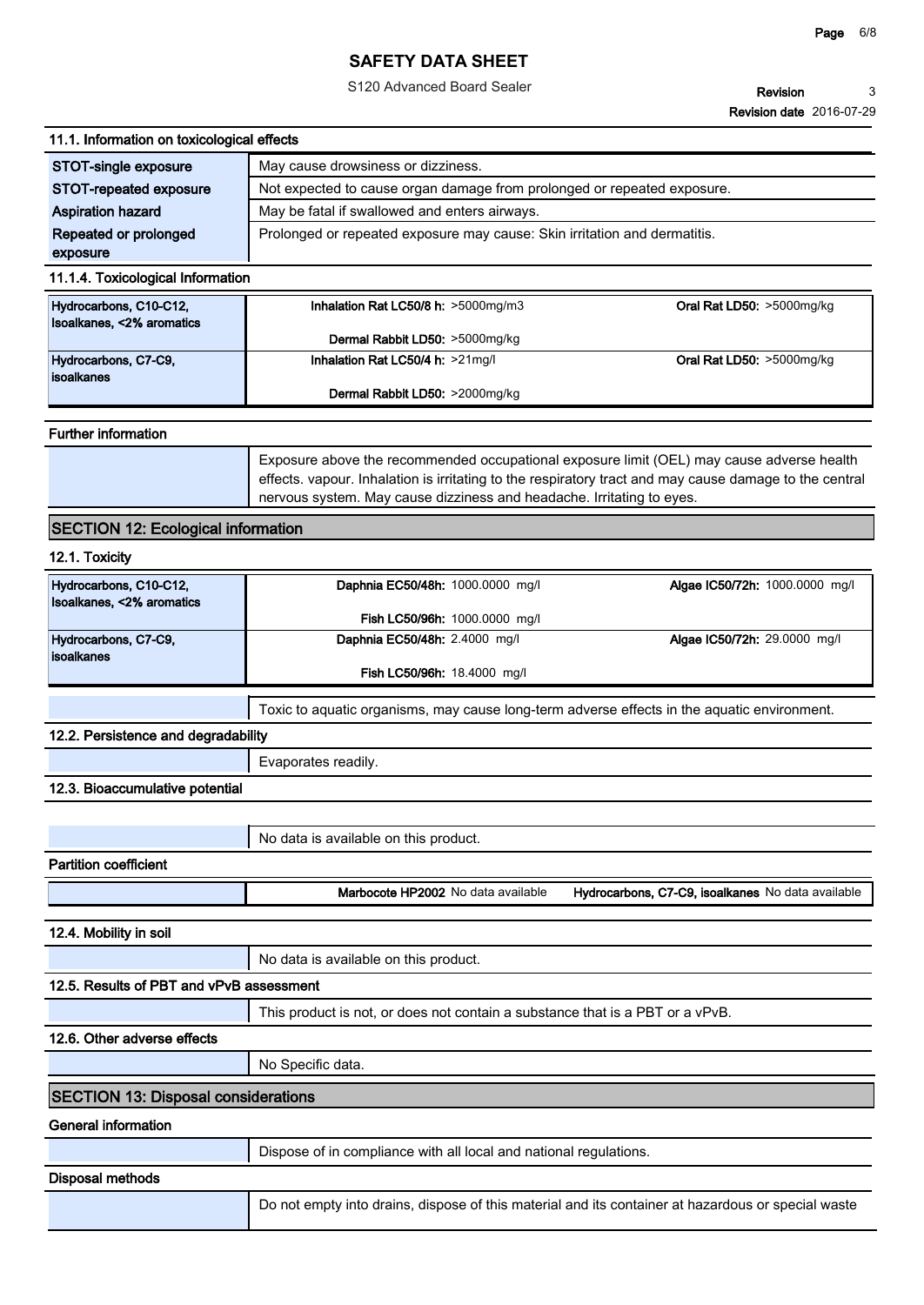|                                          | S120 Advanced Board Sealer                                                     | Revision<br>3                   |
|------------------------------------------|--------------------------------------------------------------------------------|---------------------------------|
|                                          |                                                                                | <b>Revision date 2016-07-29</b> |
| <b>Disposal methods</b>                  |                                                                                |                                 |
|                                          | collection point.                                                              |                                 |
| Disposal of packaging                    |                                                                                |                                 |
|                                          | This material and its container must be disposed of as hazardous waste.        |                                 |
| <b>Further information</b>               |                                                                                |                                 |
|                                          | Do NOT reuse empty containers.                                                 |                                 |
| <b>SECTION 14: Transport information</b> |                                                                                |                                 |
| Hazard pictograms                        |                                                                                |                                 |
|                                          | ፵                                                                              |                                 |
| 14.1. UN number                          |                                                                                |                                 |
|                                          | <b>UN1993</b>                                                                  |                                 |
| 14.2. UN proper shipping name            |                                                                                |                                 |
|                                          | FLAMMABLE LIQUID, N.O.S. (Aliphatic Hydrocarbons contains Octanes)             |                                 |
| 14.3. Transport hazard class(es)         |                                                                                |                                 |
| <b>ADR/RID</b>                           | $\ensuremath{\mathsf{3}}$                                                      |                                 |
| Subsidiary risk                          |                                                                                |                                 |
| <b>IMDG</b>                              | 3                                                                              |                                 |
| Subsidiary risk                          |                                                                                |                                 |
| <b>IATA</b>                              | 3                                                                              |                                 |
| <b>Subsidiary risk</b>                   | ۰                                                                              |                                 |
| 14.4. Packing group                      |                                                                                |                                 |
| Packing group                            | $\sf II$                                                                       |                                 |
| 14.5. Environmental hazards              |                                                                                |                                 |
| <b>Environmental hazards</b>             | Yes                                                                            |                                 |
| Marine pollutant                         | Yes                                                                            |                                 |
| 14.6. Special precautions for user       |                                                                                |                                 |
|                                          | Not applicable.                                                                |                                 |
|                                          | 14.7. Transport in bulk according to Annex II of MARPOL 73/78 and the IBC Code |                                 |
|                                          | Not applicable.                                                                |                                 |
| <b>ADR/RID</b>                           |                                                                                |                                 |
| <b>Hazard ID</b>                         | 33                                                                             |                                 |
| <b>Tunnel Category</b>                   | (D/E)                                                                          |                                 |
| <b>IMDG</b>                              |                                                                                |                                 |
| <b>EmS Code</b>                          | F-E S-E                                                                        |                                 |
| <b>IATA</b>                              |                                                                                |                                 |
| Packing Instruction (Cargo)              | 364                                                                            |                                 |
| <b>Maximum quantity</b>                  | 60L                                                                            |                                 |
| <b>Packing Instruction</b>               | 353                                                                            |                                 |
| (Passenger)<br><b>Maximum quantity</b>   | $5L$                                                                           |                                 |
|                                          |                                                                                |                                 |